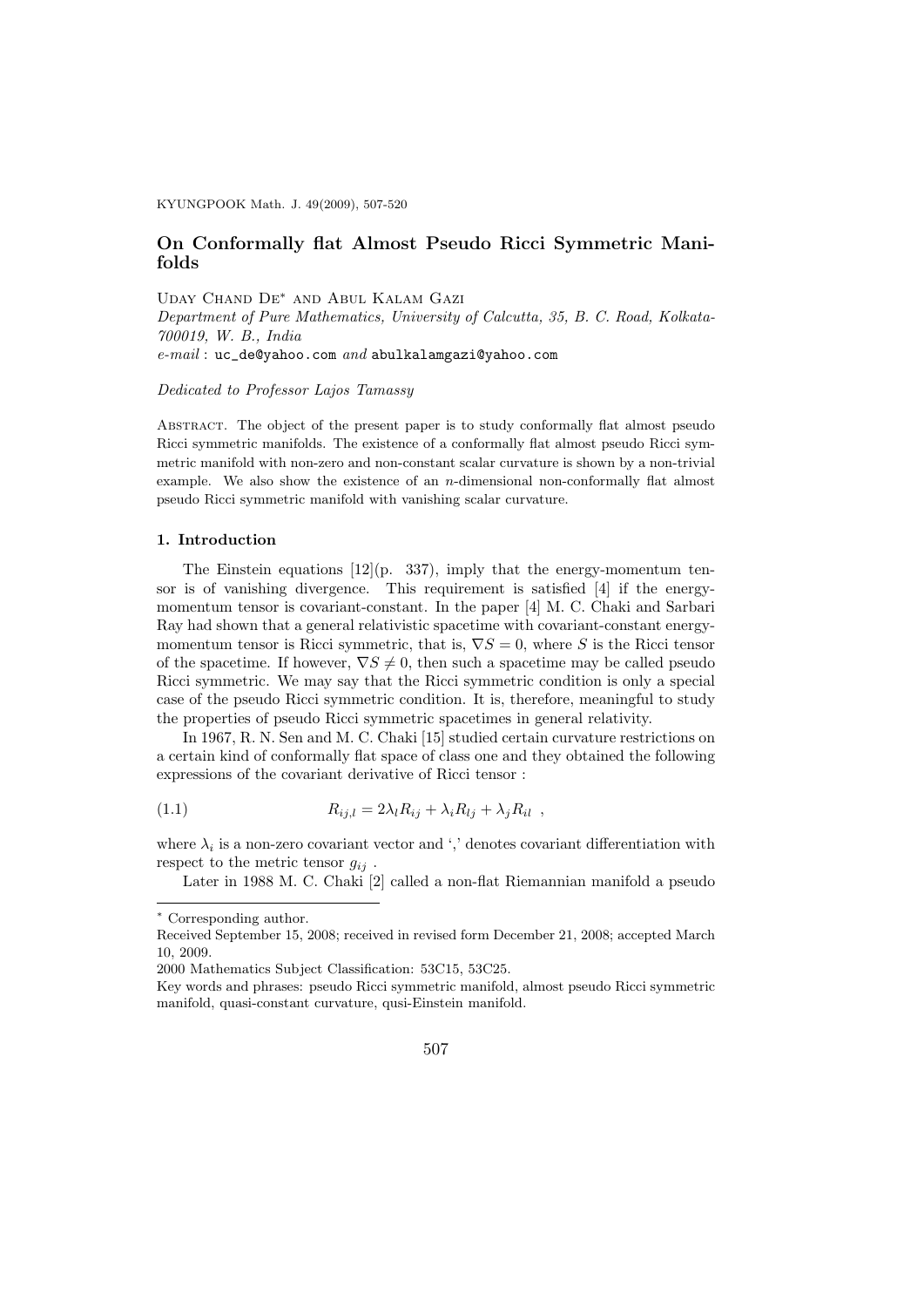Ricci symmetric manifold if its Ricci tensor satisfies (1.1). In index free notation this can be stated as follows:

A non-flat Riemannian manifold is called pseudo Ricci symmetric and denoted by  $(PRS)_n$  if the Ricci tensor S of type  $(0, 2)$  of the manifold is non-zero and satisfies the condition

$$
(1.2) \qquad (\nabla_X S)(Y,Z) = 2G(X)S(Y,Z) + G(Y)S(X,Z) + G(Z)S(X,Y),
$$

where  $\nabla$  denotes the Levi-Civita connection and G is a non-zero 1-form such that

$$
(1.3) \t\t g(X, \rho) = G(X),
$$

for all vector fields X;  $\rho$  being the vector field corresponding to the associated 1form G. If in (1.2) the 1-form  $G = 0$ , then the manifold reduces to Ricci symmetric manifold ( $\nabla S = 0$ ). This notion of pseudo Ricci symmetry is different from that of R. Deszcz [9].

Also in [13] S. Ray-Guha proved that a perfect fluid pseudo Ricci symmetric spacetime is a quasi Einstein manifold with each of its associated scalars equal to  $r/3$  and a conformally flat perfect fluid pseudo Ricci symmetric spacetime obeying Einstein equation without cosmological constant and having the basic vector field of pseudo Ricci symmetric spacetime as the velocity vector field of the fluid is infinitesimally spatially isotropic relative to the velocity vector field.

In a recent paper [8] we have shown that a pseudo Ricci symmetric quasi Einstein perfect fluid spacetime represents the equation of state in the radiation era in the evolution of our universe.

So pseudo Ricci symmetric manifolds have some importance in the general theory of relativity. Considering this aspect M. C. Chaki and T. Kawaguchi [3] motivated to generalize pseudo Ricci symmetric manifold and introduced the notion of almost pseudo Ricci symmetric manifold.

A non-flat Riemannian manifold  $(M^n, q)$ ,  $(n > 3)$ , is called an almost pseudo Ricci symmetric manifold if its Ricci tensor  $S$  of type  $(0, 2)$  is not identically zero and satisfies the condition

$$
(1.4) \quad (\nabla_X S)(Y,Z) = [A(X) + B(X)]S(Y,Z) + A(Y)S(X,Z) + A(Z)S(X,Y),
$$

where A and B are two 1-forms and  $\nabla$  denotes the operator of covariant differentiation with respect to the metric tensor  $q$ . In such a case  $A$  and  $B$  are called associated 1-forms and an *n*-dimensional manifold of this kind is denoted by  $A(PRS)<sub>n</sub>$ .

If  $B = A$ , then the equation (1.4) reduces to (1.2), that is,  $A(PRS)<sub>n</sub>$  reduces to a pseudo Ricci symmetric manifold [2]. Thus pseudo Ricci symmetric manifold is a particular case of  $A(PRS)_n$ . In 1993 Tamassy and Binh [17] introduced the notion of weakly Ricci symmetric manifold which is the generalization of pseudo Ricci symmetric manifold in the sense of Chaki. It may be mentioned that an  $A(PRS)_n$  is not a particular case of a weakly Ricci symmetric manifold introduced by Tamassy and Binh [17]. In [3] Chaki and Kawaguchi proved that in a conformally flat  $A(PRS)_n, (n > 3)$ , the scalar curvature, r, can not be zero.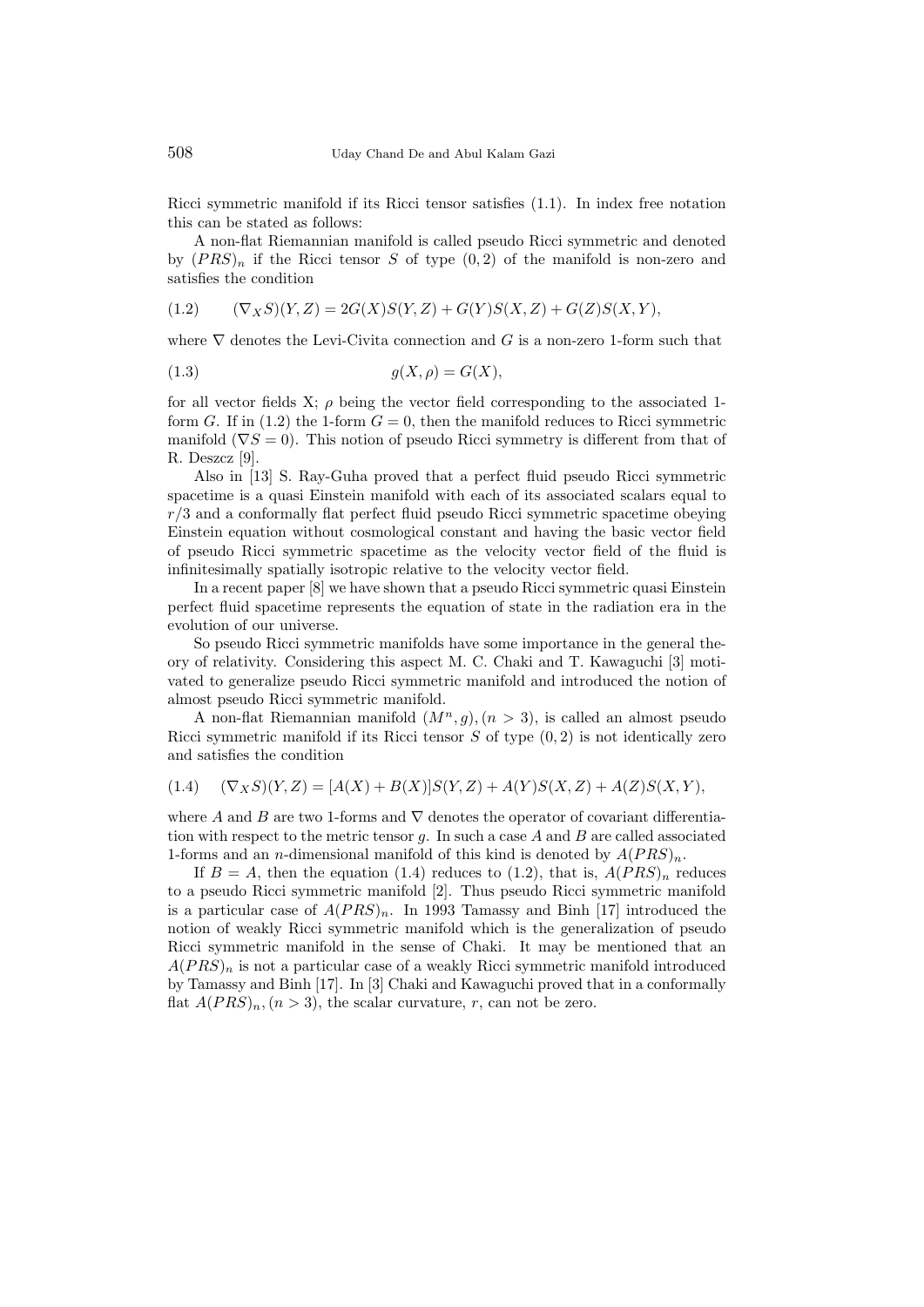Let  $q(X, P) = A(X)$  and  $q(X, Q) = B(X)$ , for all X. Then P, Q are called basic vector fields of the manifold corresponding to the associated 1-forms A and B, respectively.

In 1972 B. Y. Chen and K. Yano [5] introduced the notion of quasi-constant curvature as follows:

A non-flat Riemannian manifold  $(M^n, g)(n > 3)$  is said to be quasi-constant curvature if its curvature tensor  $\tilde{R}$  of type  $(0, 4)$  satiesfies the condition

$$
\tilde{R}(X, Y, Z, W) = p[g(Y, Z)g(X, W) - g(X, Z)g(Y, W)] \n+q[g(X, W)E(Y)E(Z) + g(Y, Z)E(X)E(W) \n-g(X, Z)E(Y)E(W) - g(Y, W)E(X)E(Z)],
$$

where  $\tilde{R}(X, Y, Z, W) = g(R(X, Y)Z, W)$ , R is the curvature tensor of type  $(1, 3)$ , p, q are scalar functions of which  $q \neq 0$  and E is a non-zero 1-form defined by  $g(X, \tilde{\xi}) = E(X)$  for all X,  $\tilde{\xi}$  being a unit vector field. In such a case p and q were called associated scalars, E was called the associated 1–form and  $\xi$  was called the generator of the manifold.

In 1956 S. S. Chern [7] studied a type of Riemannian manifold whose curvature tensor R of type  $(0, 4)$  satisfies the condition

(1.6) 
$$
\tilde{R}(X, Y, Z, W) = F(Y, Z)F(X, W) - F(X, Z)F(Y, W),
$$

where  $F$  is a symmetric tensor of type  $(0, 2)$ . Such an n-dimensional manifold was called a special manifold with the associated symmetric tensor F and was denoted by  $\psi(F)_n$ .

Such a manifold is important for the following reasons:

Firstly, for possessing some remarkable properties relating to curvature and characterstic classes and secondly, for containing a manifold of quasi-constant curvature [5] as a subclass.

The paper is organised as follows:

After preliminaries in section 3 we first prove that a conformally flat almost pseudo Ricci symmetric manifold is a quasi Einstein manifold. Then we prove that in this manifold the vector field  $Q$  corresponding to the 1-form  $B$  is an eigen vector of the Ricci tensor S corresponding to the eigen value  $t = \frac{S(Q, Q)}{S(Q)}$  $\frac{\overline{X}(\mathcal{Q})}{\widetilde{B}(Q)}$ . We also show that such a manifold is a manifold of quasi-constant curvature and hence a subclass of  $\psi(F)_n$ . Next we prove that in a conformally flat almost pseudo Ricci symmetric manifold the vector field Q is a concircular vector field and a conformally flat almost pseudo Ricci symmetric manifold is a locally product manifold. We close this section by proving that a conformally flat almost pseudo Ricci symmetric manifold can be expressed as a warped product  $IX_{e}aM^*$  where  $M^*$  is an Einstein manifold. In section 4 we prove that every simply connected conformally flat  $A(PRS)<sub>n</sub>, (n > 3)$ , satisfying  $r > 2t$ , can be isometrically immersed in a Euclidean space  $E^{n+1}$  as a hypersurface. In section 5 we prove the existence of a conformally flat almost pseudo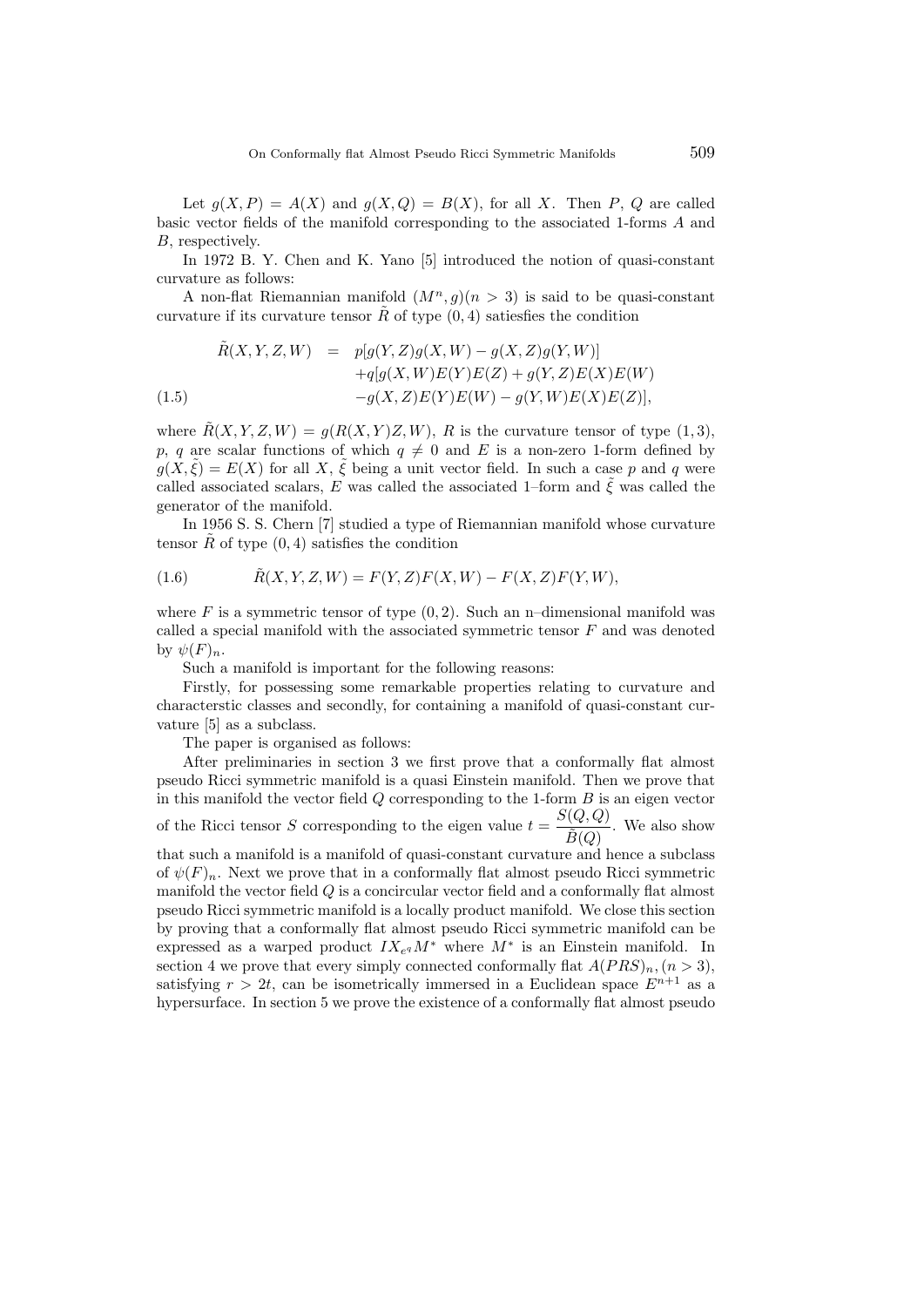Ricci symmetric manifolds by constructing a non-trivial concrete example. Section 6 deals with an example of an n-dimensional non-conformally flat  $A(PRS)<sub>n</sub>$ .

## 2. Preliminaries

Let  $(M^n, g)$   $(n > 3)$  be an almost pseudo Ricci symmetric manifold. Also let  $g(LX, Y) = S(X, Y)$ , for all X, Y. We take  $A(LX) = \overline{A}(X)$  and  $B(LX) = \overline{B}(X)$ . Then  $\overline{A}$  and  $\overline{B}$  are called auxiliary 1-forms corresponding to the 1-forms A and B respectively. We get from (1.4) that

(2.1) 
$$
(\nabla_X S)(Y,Z) - (\nabla_Z S)(X,Y) = B(X)S(Y,Z) - B(Z)S(X,Y).
$$

Now contracting  $(2.1)$  over Y, Z we get

$$
(2.2) \t dr(X) = 2rB(X) - 2\bar{B}(X),
$$

where  $r$  is the scalar curvature. Next, contracting  $(1.4)$  over  $Y$ ,  $Z$  we obtain

(2.3) 
$$
dr(X) = [A(X) + B(X)]r + 2\bar{A}(X).
$$

### 3. Conformally flat  $A(PRS)<sub>n</sub>(n > 3)$

In this section we assume that the manifold  $A(PRS)_n$  is conformally flat. Then  $divC = 0$  where C denotes the Weyl's conformal cuvature tensor and 'div' denotes divergence. Hence we have [10]

(3.1) 
$$
(\nabla_X S)(Y,Z) - (\nabla_Z S)(X,Y) = \frac{1}{2(n-1)}[g(Y,Z)dr(X) - g(X,Y)dr(Z)].
$$

Using  $(2.1)$  and  $(2.2)$  in  $(3.1)$  we get

$$
B(X)S(Y,Z) - B(Z)S(X,Y) = \frac{r}{(n-1)}[B(X)g(Y,Z) - B(Z)g(X,Y)] - \frac{1}{(n-1)}[\bar{B}(X)g(Y,Z) - \bar{B}(Z)g(X,Y)].
$$
\n(3.2)

Now putting  $Y = Q$  in (3.2) we get

(3.3) 
$$
B(X)\bar{B}(Z) - B(Z)\bar{B}(X) = 0.
$$

Again putting  $X = Q$  in (3.3) we have

$$
\bar{B}(Z) = tB(Z),
$$

where  $t = \frac{\bar{B}(Q)}{B(Q)}$  $\frac{B(q)}{B(Q)}$  is a scalar. So, from (3.4) and (2.2) we obtain (3.5)  $dr(X) = 2(r - t)B(X).$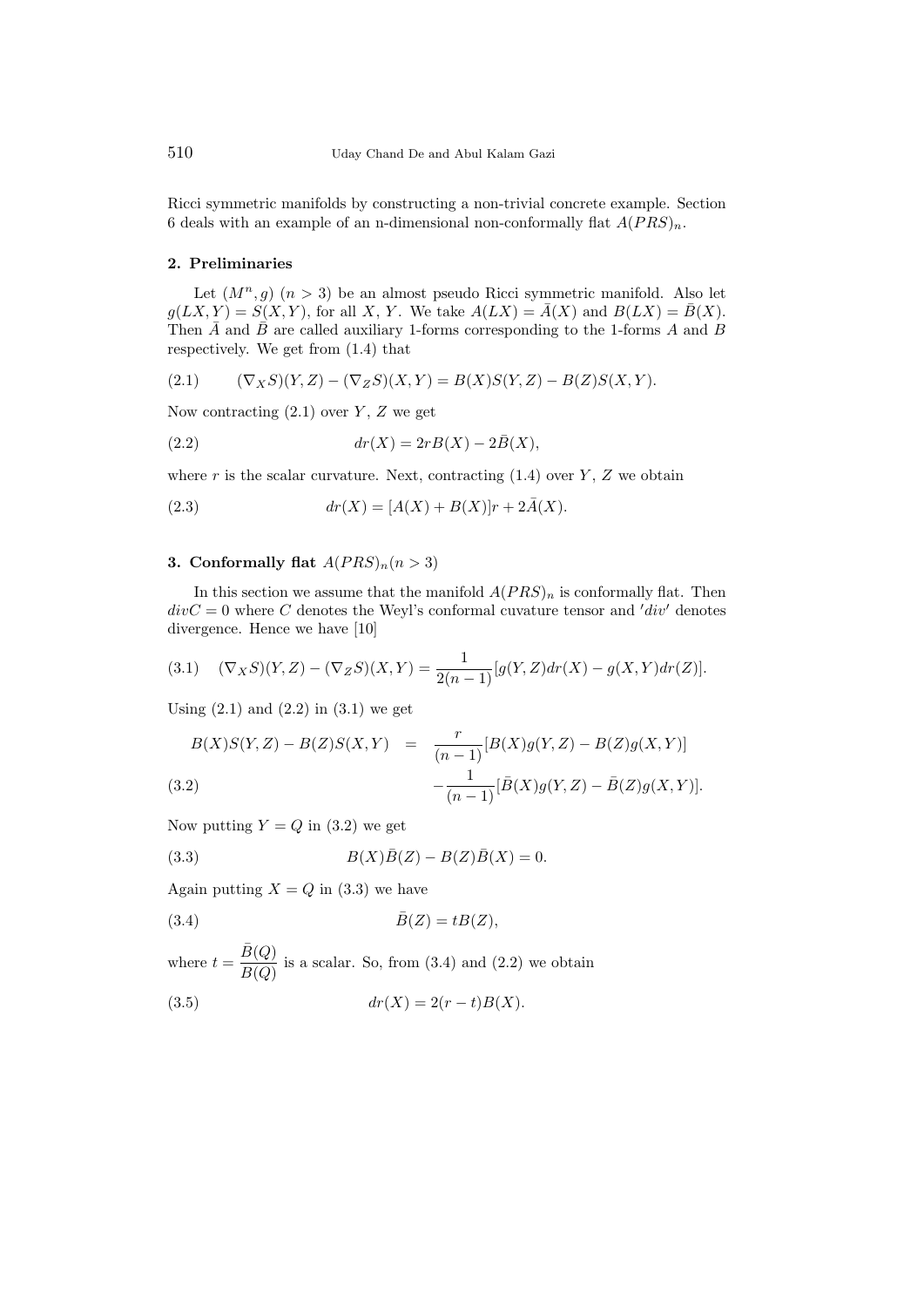Since  $B \neq 0$ , putting  $X = Q$  in (3.2) and using (3.4) we get

(3.6) 
$$
S(Y, Z) = ag(Y, Z) + bT(Y)T(Z),
$$

where  $a = \frac{r-t}{(n-1)}$ ,  $b = \frac{nt-r}{(n-1)}$  are scalars and  $T(X) = \frac{B(X)}{\sqrt{B(Q)}}$ .

A Riemannian manifold is said to be a quasi-Einstein manifold if its Ricci tensor is of the form (3.6).

Hence we have the following theorem:

**Theorem 3.1.** A conformally flat  $A(PRS)_n$  is a quasi-Einstein manifold.

Now from (3.6) we have

(3.7) 
$$
S(Y,Z) = \frac{r-t}{(n-1)}g(Y,Z) + \frac{nt-r}{(n-1)B(Q)}B(Y)B(Z).
$$

Putting  $Z = Q$  in (3.7) we get

(3.8) 
$$
S(Y,Q) = tB(Y) = tg(Y,Q).
$$

Thus we can state the following:

**Corollary 3.1.** The vector field  $Q$  corresponding to the 1-form  $B$  is an eigen vector of the Ricci tensor corresponding to the eigen value t.

In a conformally flat Riemannian manifold the curvature tensor  $\tilde{R}$  of type  $(0, 4)$ satiesfies the condition [10]

$$
\tilde{R}(X, Y, Z, W) = \frac{1}{(n-2)} [S(Y, Z)g(X, W) - S(X, Z)g(Y, W) \n+ S(X, W)g(Y, Z) - S(Y, W)g(X, Z)] \n- \frac{r}{(n-1)(n-2)} [g(Y, Z)g(X, W) - g(X, Z)g(Y, W)],
$$

where  $\tilde{R}(X, Y, Z, W) = g(R(X, Y)Z, W), R$  is the Riemannian curvature tensor of type  $(1, 3)$ , and r is the scalar curvature. Now using  $(3.6)$  in  $(3.9)$  we get

(3.10)  
\n
$$
\tilde{R}(X, Y, Z, W) = p[g(Y, Z)g(X, W) - g(X, Z)g(Y, W)] + q[g(X, W)T(Y)T(Z) + g(Y, Z)T(X)T(W) - g(X, Z)T(Y)T(W) - g(Y, W)T(X)T(Z)],
$$

where  $p = \frac{r-2t}{(n-1)(n-2)}$  and  $q = \frac{nt-r}{(n-1)(n-2)}$ . This implies that the manifold is of quasi-constant curvature. Thus we can state the following theorem:

**Theorem 3.2.** A conformally flat  $A(PRS)_n$  is a manifold of quasi-constant curvature.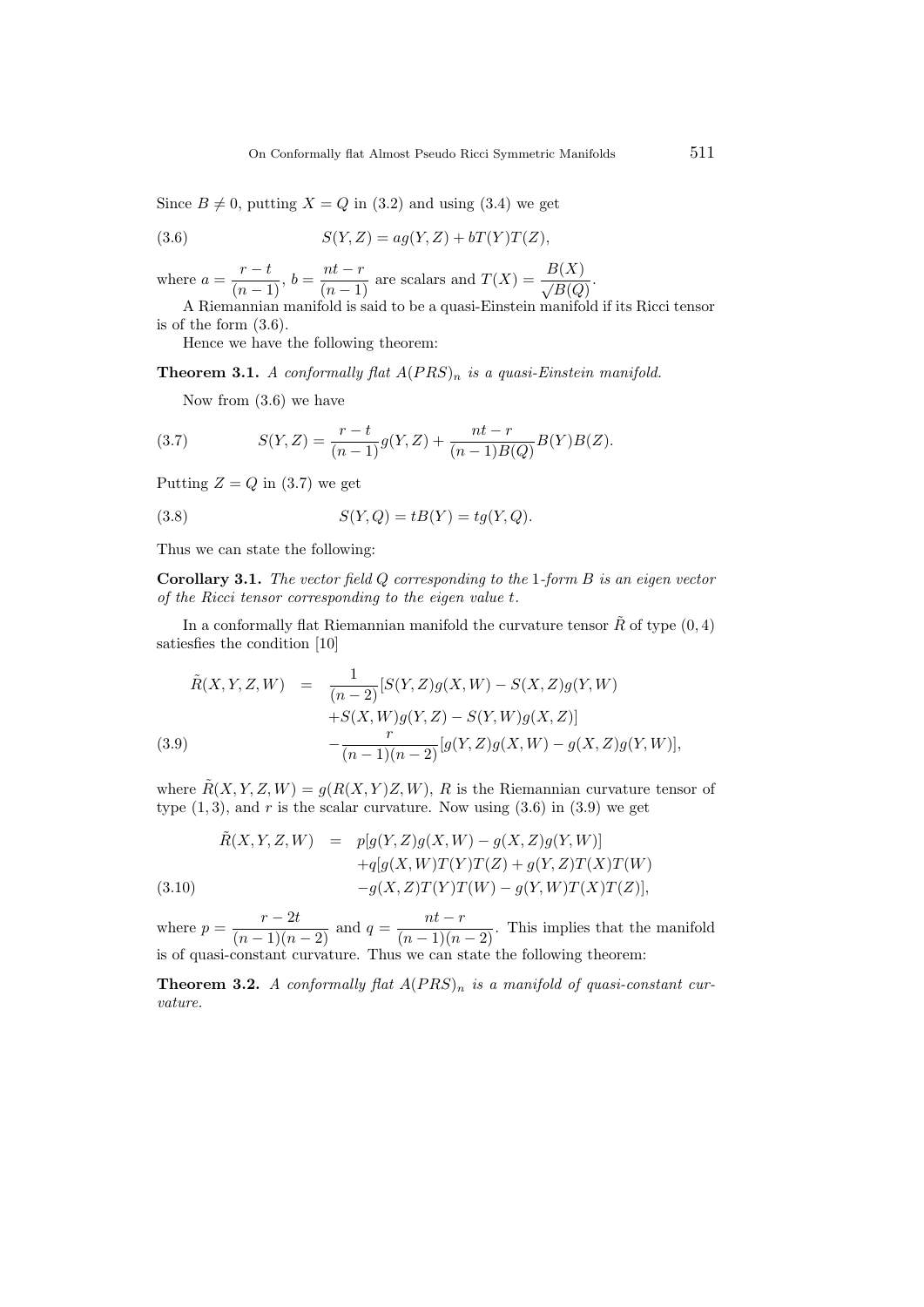Now we shall prove that a  $\psi(F)_n$  contains a manifold of quasi-constant curvature as a subclass.

For this let us choose

$$
F(X,Y) = \sqrt{pg(X,Y)} + \frac{q}{\sqrt{p}}E(X)E(Y).
$$

Then from (1.5) it follows that

$$
\tilde{R}(X,Y,Z,W) = F(Y,Z)F(X,W) - F(X,Z)F(Y,W).
$$

Hence a manifold of quasi-constant curvature is a  $\psi(F)_n$ . So we have the following:

**Proposition 1.** A manifold of quasi-constant curvature is a  $\psi(F)_n$ .

From this Proposition 1 and Theorem 3.2 we can conclude that

Corollary 3.2. A conformally flat  $A(PRS)_n$  is a  $\psi(F)_n$ .

Now putting  $Z = Q$  in (1.4) and using (3.6) and (3.8) we get

(3.11) 
$$
(\nabla_X S)(Y, Q) = aA(Q)g(X, Y) + t[A(X)B(Y) + A(Y)B(X)] + [t + b\frac{A(Q)}{B(Q)}]B(X)B(Y).
$$

Again,

(3.12) 
$$
(\nabla_X S)(Y,Q) = \nabla_X S(Y,Q) - S(\nabla_X Y,Q) - S(Y, \nabla_X Q).
$$

Using (3.6), (3.8),  $(\nabla_X B)(Y) = g(Y, \nabla_X Q)$  and  $B(\nabla_X Q) = g(Q, \nabla_X Q)$ 1  $\frac{1}{2}(XB(Q))$  we get from (3.12) that

(3.13) 
$$
(\nabla_X S)(Y,Q) = (Xt)B(Y) + (t-a)g(Y, \nabla_X Q) + \frac{b}{2B(Q)}(XB(Q))B(Y).
$$

Now from (3.6) we get

(3.14) 
$$
LX = aX + \frac{b}{B(Q)}B(X)Q.
$$

So by (3.14)

(3.15) 
$$
\bar{A}(X) = A(LX) = aA(X) + \frac{bA(Q)}{B(Q)}B(X).
$$

With the help of  $(3.5)$  and  $(3.15)$  we get from  $(2.3)$  that

$$
(3.16)\quad A(X) = \lambda B(X),
$$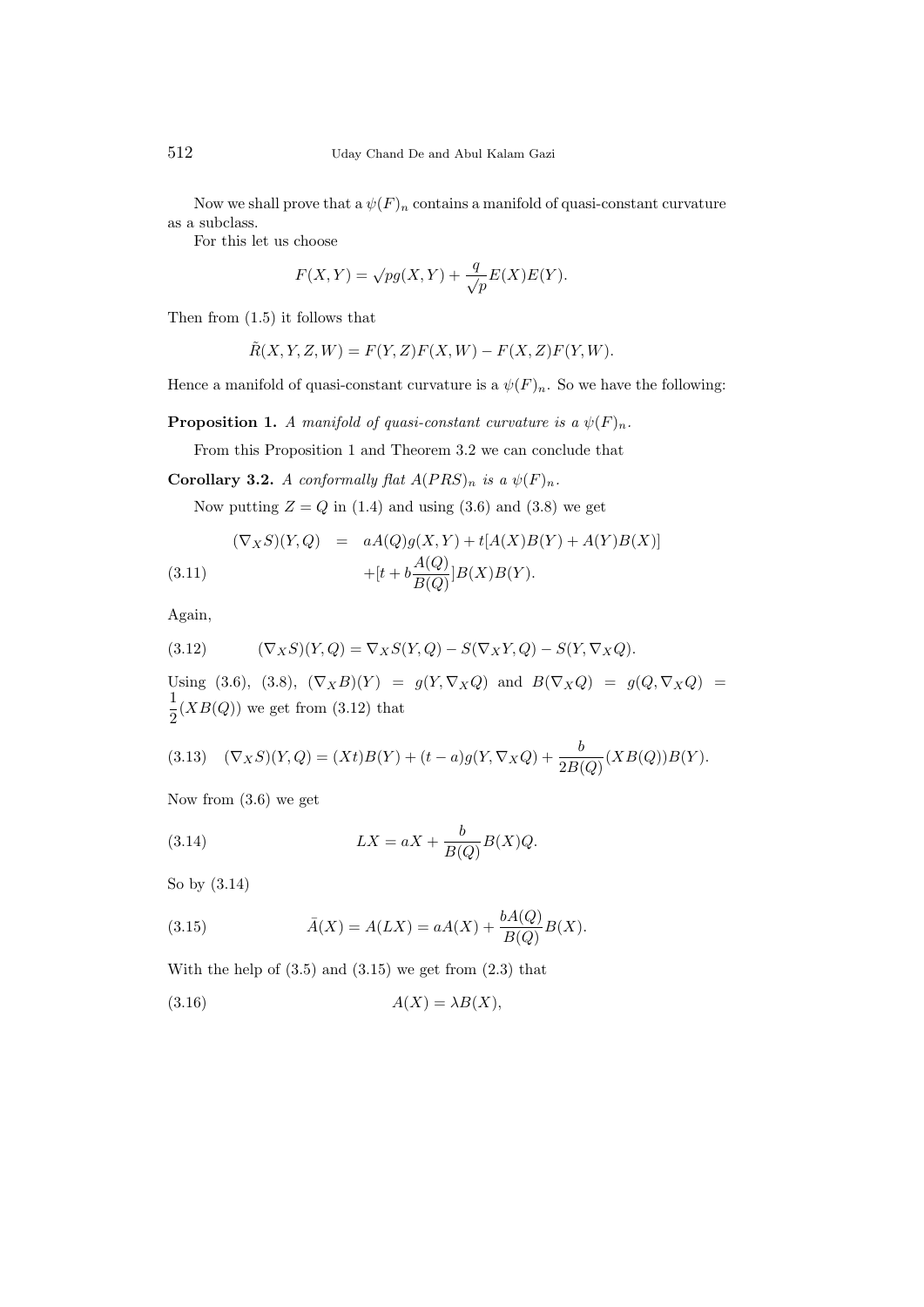where

(3.17) 
$$
\lambda = \frac{r - 2t + 2b \frac{A(Q)}{B(Q)}}{r(1 + 2a)}
$$

is a scalar. From  $(3.11)$ ,  $(3.13)$  and  $(3.16)$  we get

$$
g(Y, \nabla_X Q) = \frac{aA(Q)}{(t-a)}g(X, Y)
$$
  
+ 
$$
\frac{tA(X) + [t(1+\lambda) + b\frac{A(Q)}{B(Q)}]B(X) - \frac{b}{2B(Q)}(XB(Q)) - (Xt)}{(t-a)}B(Y),
$$

which implies that

(3.18) 
$$
\nabla_X Q = -fX + \omega(X)Q,
$$

where

$$
(3.19)\qquad \qquad f = \frac{aA(Q)}{(a-t)}
$$

and

(3.20) 
$$
\omega(X) = \frac{tA(X) + [t(1+\lambda) + b\frac{A(Q)}{B(Q)}]B(X) - \frac{b}{2B(Q)}(XB(Q)) - (Xt)}{(t-a)}
$$

are a scalar function and a 1-form respectively. Hence Q is a concircular vector field [16], [18]. Thus we have the following theorem:

**Theorem 3.3.** In a conformally flat  $A(PRS)<sub>n</sub>(n > 3)$ , the vector field Q is a concircular vector field.

Let  $Q^{\perp}$  denote the  $(n-1)$ -dimensional distribution in a conformally flat  $A(PRS)_n$  orthogonal to  $\overrightarrow{Q}$ . If X and Y belong to  $Q^{\perp}$  , then

(3.21) 
$$
g(X,Q) = g(Y,Q) = 0.
$$

Since  $(\nabla_X g)(Y,Q) = 0$ , it follows from (3.18) and (3.21) that

$$
-g(\nabla_X Y, Q) = g(Y, \nabla_X Q) = -fg(X, Y).
$$

Similarly, we get

$$
-g(\nabla_Y X, Q) = g(X, \nabla_Y Q) = -fg(X, Y).
$$

Hence

(3.22) 
$$
g(\nabla_X Y, Q) = g(\nabla_Y X, Q).
$$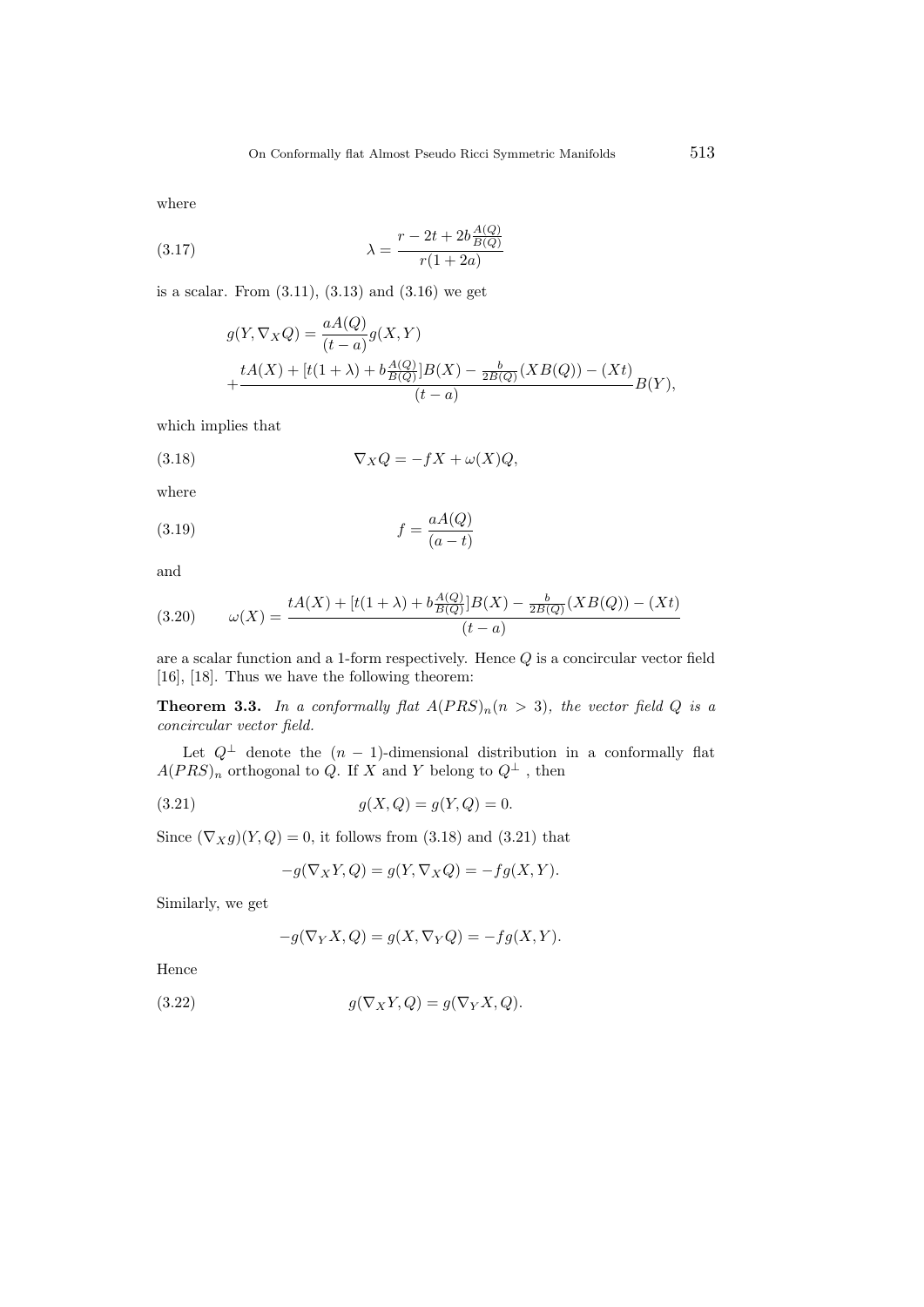Now  $[X, Y] = \nabla_X Y - \nabla_Y X$  and therefore, by (3.22) we obtain

$$
g([X,Y],Q) = g(\nabla_X Y - \nabla_Y X, Q) = 0.
$$

Hence  $[X, Y]$  is orthogonal to Q. That is  $[X, Y]$  belongs to  $Q^{\perp}$ . Thus the distribution  $Q^{\perp}$  is involutive [1]. Hence from Frobenius' theorem [1] it follows that  $Q^{\perp}$ is integrable. This implies that a conformally flat  $A(PRS)<sub>n</sub>, n > 3$ , is a product manifold. We can therefore, state the following theorem:

**Theorem 3.4.** A conformally flat  $A(PRS)<sub>n</sub>(n > 3)$ , is a locally product manifold.

K. Yano [19] proved that in order that a Riemannian space admits a concircular vector field, it is necessary and sufficient that there exists a coordinate system with respect to which the fundamental quadratic differential form may be written in the form

$$
ds^2 = (dx^1)^2 + e^q g^*_{\alpha\beta} dx^\alpha dx^\beta,
$$

where  $g_{\alpha\beta}^* = g_{\alpha\beta}^*(x^\gamma)$  are the functions of  $x^\gamma$  only  $(\alpha, \beta, \gamma, \delta = 2, 3, \cdots, n)$  and  $q = q(x^1) \neq constant$  is a function of  $x^1$  only. Thus if an  $A(PRS)_n, n > 3$ , is conformally flat, that is, if it satiesfies (3.1), it is a warped product  $IX_{e} a M^*$ , where  $(M^*, g^*)$  is an  $(n-1)$ -dimensional Riemannian manifold. A. Gebarowski [11] proved that warped product  $IX_{e} M^*$  satiesfies (3.1) if and only if  $M^*$  is an Einstein manifold. Thus if  $A(PRS)_n$  satiesfies (3.1), it must be a warped product  $IX_{e}M^*$ where  $M^*$  is an Einstein manifold. Thus we can state the following result:

**Theorem 3.5.** A conformally flat  $A(PRS)<sub>n</sub>(n > 3)$ , can be expressed as a warped product  $IX_{eq}M^*$  where  $M^*$  is an Einstein manifold.

#### 4. Special conformally flat  $A(PRS)<sub>n</sub>(n > 3)$

The notion of a special conformally flat manifold which generalizes the notion of a subprojective manifold was introduced by Chen and Yano [6]. According to them a conformally flat manifold is said to be a special conformally flat manifold if the tensor  $H$  of type  $(0, 2)$  defined by

(4.1) 
$$
H(X,Y) = -\frac{1}{(n-2)}S(X,Y) + \frac{r}{2(n-1)(n-2)}g(X,Y),
$$

is expressible in the form

(4.2) 
$$
H(X,Y) = -\frac{\alpha^2}{2}g(X,Y) + \beta(X.\alpha)(Y.\alpha),
$$

where  $\alpha$  and  $\beta$  are two scalars such that  $\alpha$  is positive. In virtue of (3.6) we can express (4.1) as

(4.3) 
$$
H(X,Y) = -\frac{r-2t}{2(n-1)(n-2)}g(X,Y) + \frac{r-nt}{(n-1)(n-2)B(Q)}B(X)B(Y).
$$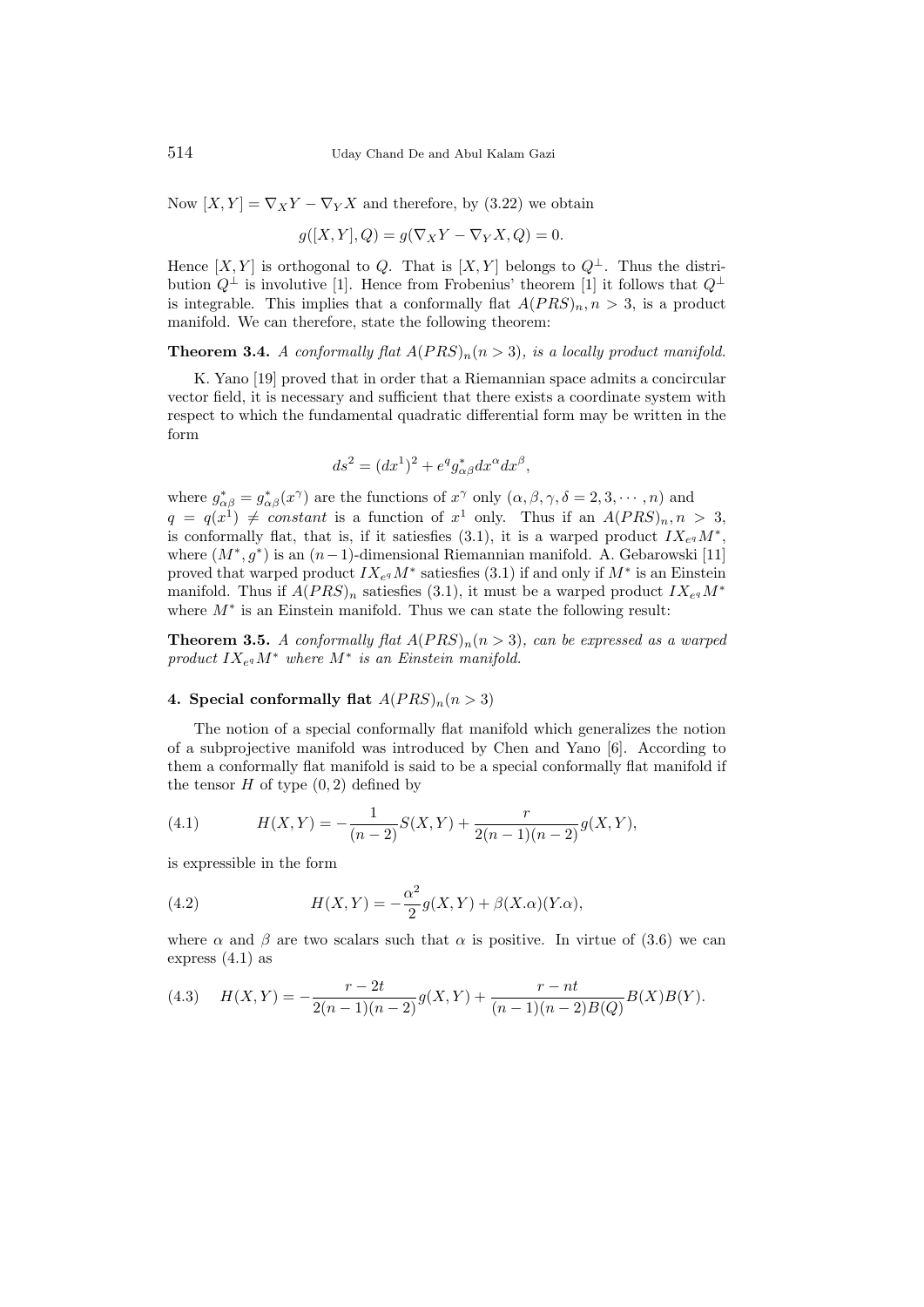We now put

(4.4) 
$$
\alpha^2 = \frac{r - 2t}{(n - 1)(n - 2)}.
$$

We may assume that  $t$  is constant and then taking covariant differentiation to the both sides of  $(4.4)$  with respect to X and using  $(3.5)$  we get

(4.5) 
$$
\alpha(X.\alpha) = \frac{r-t}{(n-1)(n-2)}B(X)
$$

Then the equation (4.3) can be expressed as

(4.6) 
$$
H(X,Y) = -\frac{\alpha^2}{2}g(X,Y) + \beta(X.\alpha)(Y.\alpha),
$$

where  $\beta = \frac{(r - nt)(r - 2t)}{(r - t)^2 P(\Omega)}$  $\frac{nv_1(r-2v)}{(r-t)^2B(Q)}.$ 

Since  $r \neq 0$ ,  $\alpha$  is not zero. Suppose  $r > 2t$  then from (4.4) it follows that  $\alpha$  may be taken as positive. From (4.6) we conclude that the  $A(PRS)_n$  under consideration is a special conformally flat manifold.

It is known from a theorem of Chen's and Yano's paper [6] that every simply connected special conformally flat manifold can be isometrically immersed in a Euclidean space  $E^{n+1}$  as a hypersurface. we can therefore state the following result:

**Theorem 4.1.** Every simply connected conformally flat  $A(PRS)<sub>n</sub>(n > 3)$ , satisfying  $r > 2t$ , can be isometrically immersed in a Euclidean space  $E^{n+1}$  as a hypersurface.

## 5. Existence of conformally flat almost pseudo Ricci symmetric manifolds

Let us consider a Riemannian metric  $g$  on  $\mathbb{R}^4$  by

(5.1) 
$$
ds^{2} = g_{ij}dx^{i}dx^{j} = (x^{4})^{\frac{4}{3}}[(dx^{1})^{2} + (dx^{2})^{2} + (dx^{3})^{2}] + (dx^{4})^{2}
$$

 $(i, j = 1, 2, 3, 4)$ . Then the only non-vanishing components of the Christoffel symbols and the curvature tensors are

$$
\Gamma_{14}^1 = \Gamma_{24}^2 = \Gamma_{34}^3 = \frac{2}{3x^4}, \quad \Gamma_{11}^4 = \Gamma_{22}^4 = \Gamma_{33}^4 = -\frac{2}{3}(x^4)^{1/3},
$$

$$
R_{1441} = R_{2442} = R_{3443} = -\frac{2}{9(x^4)^{2/3}}
$$

and the components obtained by the symmetry properties. The non-vanishing com-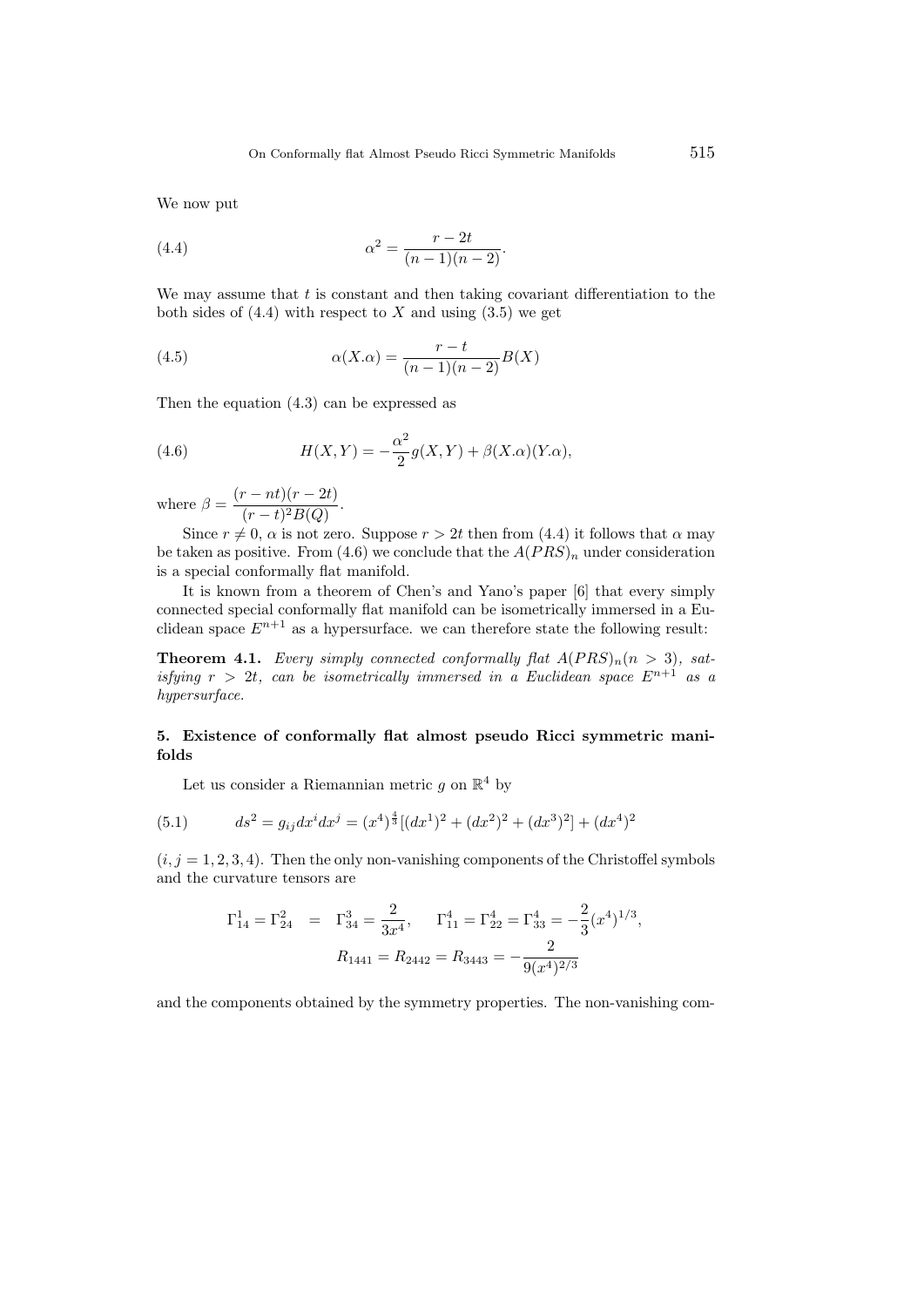ponents of the Ricci tensor and their covariant derivatives are:

$$
R_{11} = -\frac{2}{9(x^4)^{2/3}}, \t R_{22} = -\frac{2}{9(x^4)^{2/3}},
$$
  
\n
$$
R_{33} = -\frac{2}{9(x^4)^{2/3}}, \t R_{44} = -\frac{2}{3(x^4)^2},
$$
  
\n
$$
R_{11,4} = \frac{4}{9(x^4)^{5/3}}, \t R_{22,4} = \frac{4}{9(x^4)^{5/3}},
$$
  
\n
$$
R_{33,4} = \frac{4}{9(x^4)^{5/3}}, \t R_{44,4} = \frac{4}{3(x^4)^3}.
$$

It can be easily shown that the scalar curvature of the resulting manifold  $(\mathbb{R}^4, g)$  is  $R = -\frac{4}{3(4)}$  $\frac{1}{3(x^4)^2}$ , which is non-vanishing and non-constant. We shall now show that  $\mathbb{R}^4$  is conformally flat. For this we shall prove that

$$
C_{1441} = C_{2442} = C_{3443} = 0,
$$

as all other components of the conformal curvature tensor are zero automatically.

$$
C_{1441} = R_{1441} - \frac{1}{2} [g_{11}R_{44} + g_{44}R_{11} - 2g_{14}R_{14}] + \frac{R}{3 \times 2} [g_{11}g_{44} - (g_{14})^2]
$$
  
= 
$$
-\frac{2}{9(x^4)^{2/3}} - \frac{1}{2} [-(x^4)^{4/3} \times \frac{2}{3(x^4)^2} - \frac{2}{9(x^4)^{2/3}}] - \frac{2}{9(x^4)^2} \times (x^4)^{4/3}
$$
  
= 
$$
-\frac{2}{9(x^4)^{2/3}} + \frac{1}{2} (\frac{2}{3} + \frac{2}{9}) \frac{1}{(x^4)^{2/3}} - \frac{2}{9(x^4)^{2/3}}
$$
  
= 0.

By similar calculations it can be shown that  $C_{2442} = C_{3443} = 0$ . We shall now show that  $\mathbb{R}^4$  is an  $A(PRS)_n$ . Let us choose the associated 1-forms as

(5.2) 
$$
A_i(x) = \begin{cases} -\frac{3}{x^4} & \text{for } i=4\\ 0 & \text{otherwise,} \end{cases}
$$

(5.3) 
$$
B_i(x) = \begin{cases} \frac{1}{x^4} & \text{for } i=4\\ 0 & \text{otherwise,} \end{cases}
$$

at any point  $x \in \mathbb{R}^4$ . Now, (1.4) reduces to the equations

(5.4) 
$$
R_{11,4} = (A_4 + B_4)R_{11} + 2A_1R_{14},
$$

(5.5) 
$$
R_{22,4} = (A_4 + B_4)R_{22} + 2A_2R_{24},
$$

(5.6) 
$$
R_{33,4} = (A_4 + B_4)R_{33} + 2A_3R_{34},
$$

(5.7)  $R_{44,4} = (A_4 + B_4)R_{44} + 2A_4R_{44},$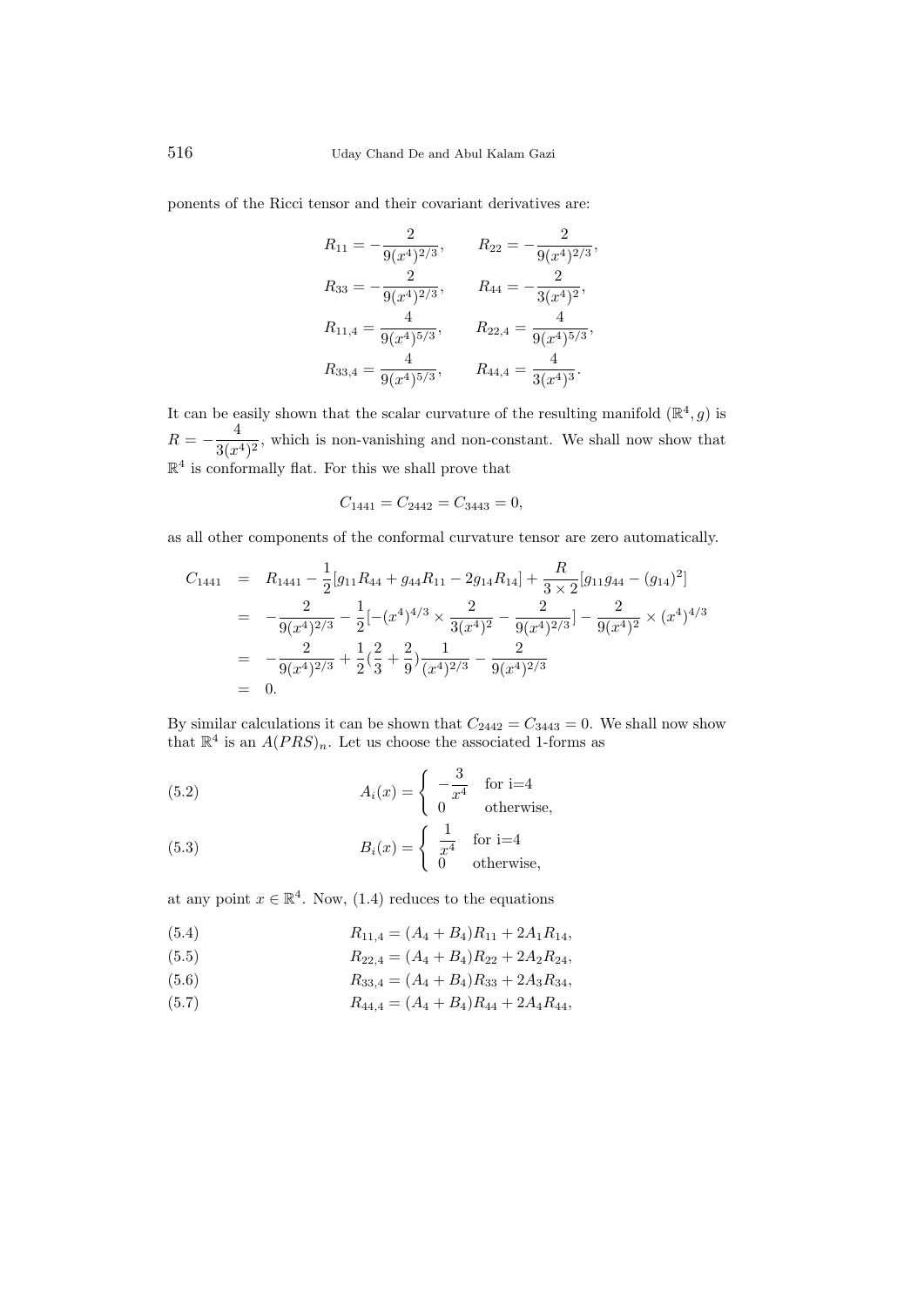since for the other cases  $(1.4)$  holds trivially. By  $(5.2)$  and  $(5.3)$  we get

R.H.S. of (5.4) = 
$$
(A_4 + B_4)R_{11} + 2A_1R_{14} = \left(-\frac{3}{x^4} + \frac{1}{x^4}\right)\left(-\frac{2}{9(x^4)^{2/3}}\right)
$$
  
=  $\frac{4}{9(x^4)^{5/3}} = R_{11,4}$   
= L.H.S. of (5.4).

By similar argument it can be shown that  $(5.5)$ ,  $(5.6)$  and  $(5.7)$  are true. So,  $(\mathbb{R}^4, g)$ is a conformally flat  $A(PRS)_n$  whose scalar curvature is non-zero and non-constant. It is to be noted that  $(1.4)$  can be satisfied by a number of 1-forms  $A, B$  namely by those which fulfil  $(5.4)$ ,  $(5.5)$ ,  $(5.6)$  and  $(5.7)$ . Thus we can state the following :

**Theorem 5.1.** Let  $(M^4, g)$  be a Riemannian manifold endowed with the metric given by

$$
ds^{2} = g_{ij}dx^{i}dx^{j} = (x^{4})^{\frac{4}{3}}[(dx^{1})^{2} + (dx^{2})^{2} + (dx^{3})^{2}] + (dx^{4})^{2}
$$

 $(i, j = 1, 2, 3, 4)$ . Then  $(M^4, g)$  is a conformally flat  $A(PRS)_n$  with non-zero and non-constant scalar curvature.

#### 6. Example of an n-dimensional non-conformally flat  $A(PRS)_n$

In this section we want to construct an example of an n-dimensional nonconformally flat almost pseudo Ricci symmetric manifold.

On coordinate space  $\mathbb{R}^n$  (with coordinates  $x^1, x^2, \dots, x^n$ ) we define a Riemannian space  $V_n$ . We calculate the components of the curvature tensor, the Ricci tensor and of its covariant derivatives , the conformal curvature tensor and then we verify the relation (1.4).

Let each Latin index runs over  $1, 2, \dots, n$  and each Greek index over 2, 3,  $\cdots$ ,  $(n-1)$ . We define a Riemannian metric on the  $\mathbb{R}^n$   $(n \geq 4)$  by the formula

(6.1) 
$$
ds^2 = \phi(dx^1)^2 + K_{\alpha\beta}dx^{\alpha}dx^{\beta} + 2dx^1dx^n,
$$

where  $[K_{\alpha\beta}]$  is a symmetric and non-singular matrix consisting of constant and  $\phi$  is a function of  $x^1, x^2, \dots, x^{n-1}$  and independent of  $x^n$ . In the metric considered, the only non-vanishing components of Christoffel symbols, curvature tensor and Ricci tensor are [14]

(6.2) 
$$
\Gamma_{11}^{\beta} = -\frac{1}{2} K^{\alpha \beta} \phi_{\alpha} , \ \Gamma_{11}^{n} = \frac{1}{2} \phi_{.1} , \ \Gamma_{1\alpha}^{n} = \frac{1}{2} \phi_{.\alpha} ,
$$

$$
R_{1\alpha\beta 1} = \frac{1}{2} \phi_{.\alpha\beta} , \ R_{11} = \frac{1}{2} K^{\alpha\beta} \phi_{.\alpha\beta} ,
$$

where '.' denotes the partial differentiation with respect to the coordinates and  $K^{\alpha\beta}$  are the elements of the matrix inverse to  $[K_{\alpha\beta}]$ .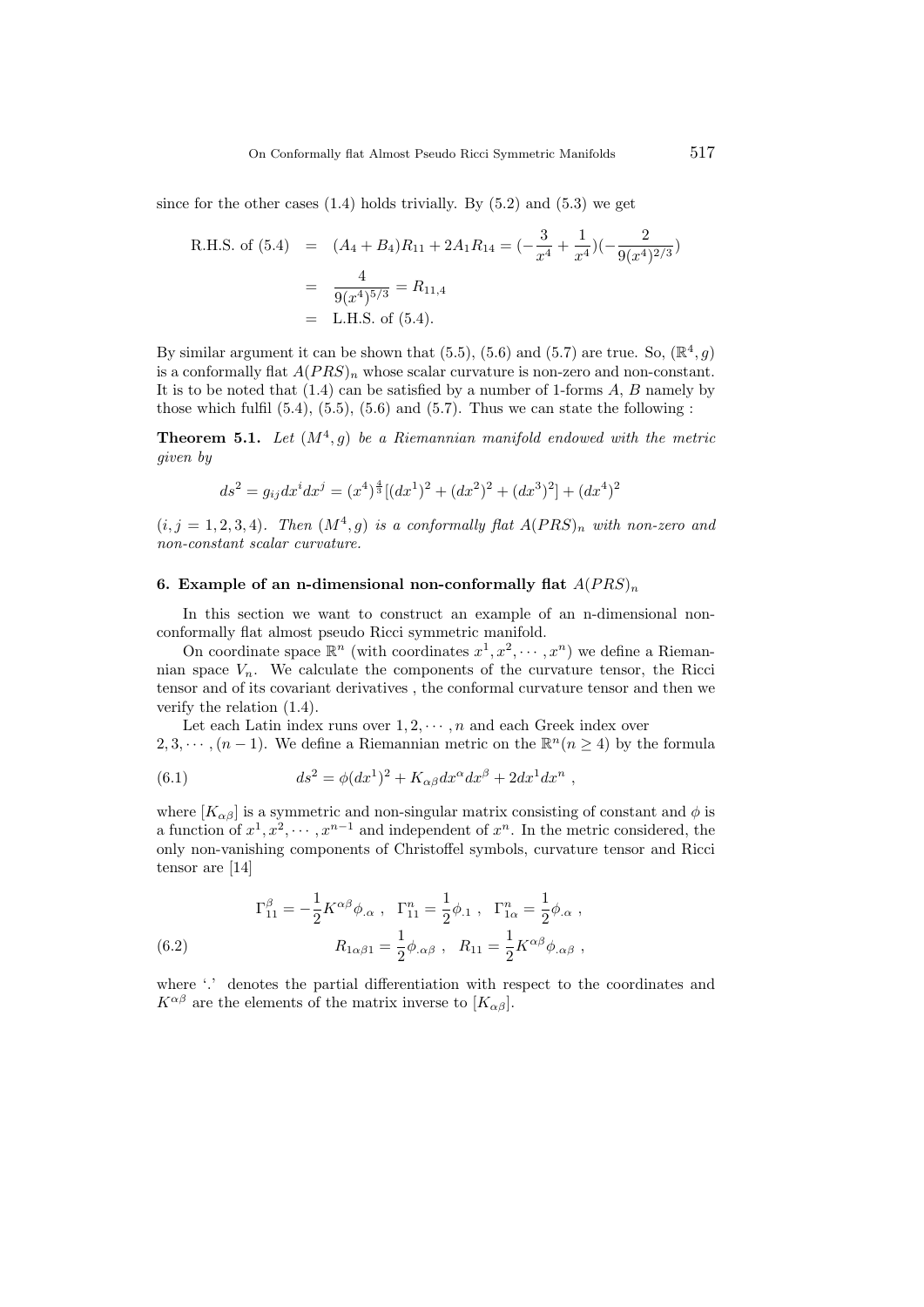Here we consider  $K_{\alpha\beta}$  as Kronecker symbol  $\delta_{\alpha\beta}$  and

$$
\phi = (M_{\alpha\beta} + \delta_{\alpha\beta})x^{\alpha}x^{\beta}(x^1)^{2/3} ,
$$

where  $M_{\alpha\beta}$  are constant and satisfy the relations

(6.3) 
$$
M_{\alpha\beta} = 0, \text{ for } \alpha \neq \beta, \n\neq 0, \text{ for } \alpha = \beta, \n\sum_{\alpha=2}^{n-1} M_{\alpha\alpha} = 0.
$$

Thus we have the following relations:

$$
\phi_{.\alpha\beta} = 2(M_{\alpha\beta} + \delta_{\alpha\beta})(x^1)^{2/3},
$$
  

$$
\delta_{\alpha\beta}\delta^{\alpha\beta} = n - 2 \text{ and } \delta^{\alpha\beta}M_{\alpha\beta} = \sum_{\alpha=2}^{n-1} M_{\alpha\alpha} = 0.
$$

Therefore,

$$
\delta^{\alpha\beta}\phi_{.\alpha\beta} = 2(\delta^{\alpha\beta}M_{\alpha\beta} + \delta^{\alpha\beta}\delta_{\alpha\beta})(x^1)^{2/3}
$$
  
=  $2(n-2)(x^1)^{2/3}$ .

Since  $\phi_{\alpha\beta}$  vanishes for  $\alpha \neq \beta$ , the only non-zero components for  $R_{hijk}$  and  $R_{ij}$  in virtue of (6.2) are

$$
R_{1\alpha\alpha 1} = \frac{1}{2}\phi_{.\alpha\alpha} = (1 + M_{\alpha\alpha})(x^{1})^{2/3}
$$

and

$$
R_{11} = \frac{1}{2} \phi_{.\alpha\beta} \delta^{\alpha\beta} = (n-2)(x^1)^{2/3}.
$$

Also the only non-zero component of covariant derivative of the Ricci tensor is

(6.4) 
$$
R_{11,1} = \frac{2(n-2)}{3(x^1)^{1/3}}.
$$

Again from (6.1) we obtain  $g_{ni} = g_{in} = 0$  for  $i \neq 1$  which implies  $g^{11} = 0$ . Hence  $R = g^{ij} R_{ij} = g^{11} R_{11} = 0$ . Therefore,  $V_n$  will be a space whose scalar curvature is zero. Hence the only non-zero components of the conformal curvature tensor  $C_{hijk}$ are

(6.5)  
\n
$$
C_{1\alpha\alpha 1} = R_{1\alpha\alpha 1} - \frac{1}{n-2} (g_{\alpha\alpha} R_{11})
$$
\n
$$
= (1 + M_{\alpha\alpha}) (x^1)^{2/3} - \frac{1}{n-2} (n-2) (x^1)^{2/3}
$$
\n
$$
= M_{\alpha\alpha} (x^1)^{2/3}
$$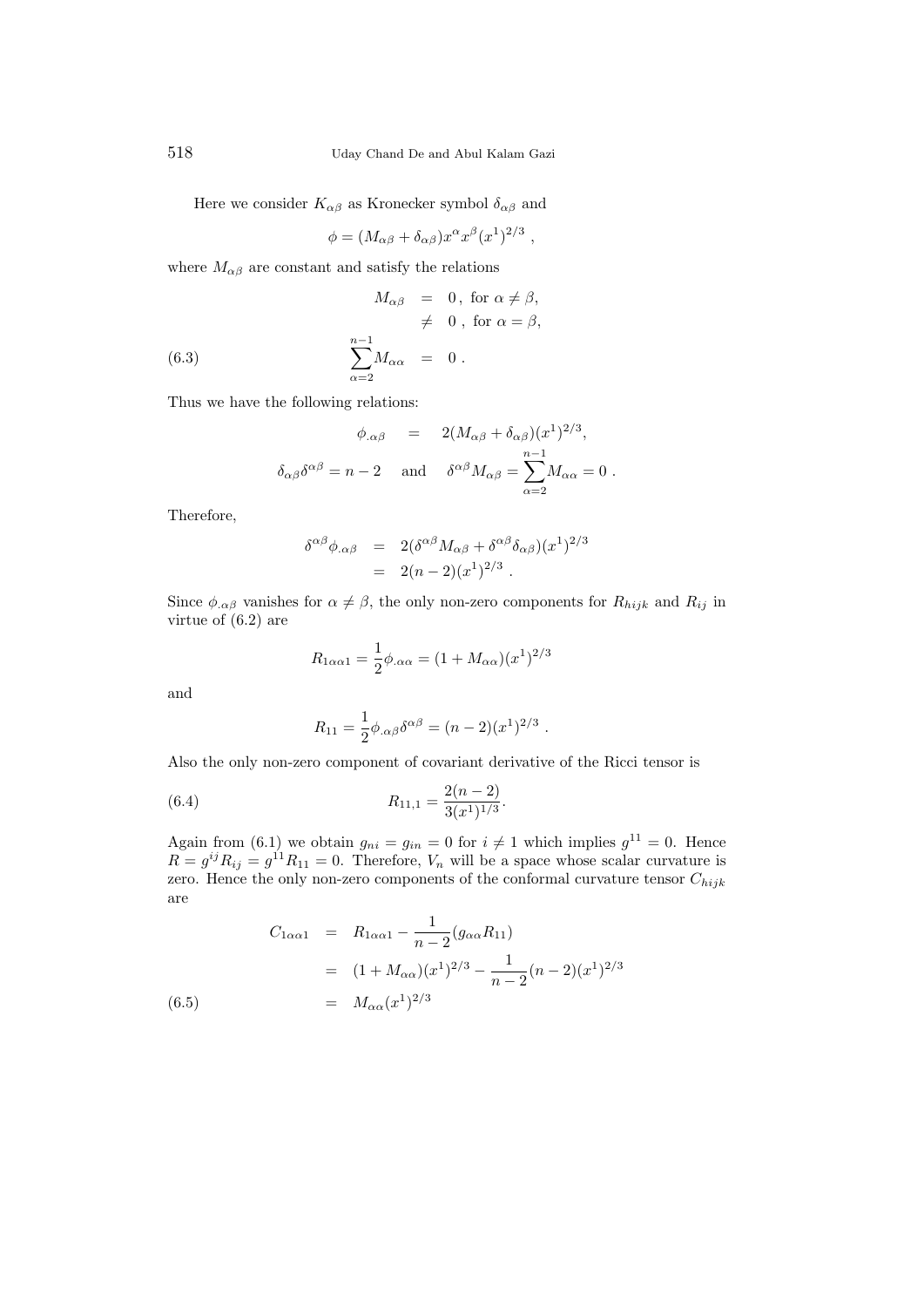which never vanish. Hence  $V_n$  is not conformally flat. We shall now show that  $V_n$ is an  $A(PRS)<sub>n</sub>$ . Let us consider the associated 1-form as follows:

(6.6) 
$$
A_i(x) = \begin{cases} \frac{1}{9(x^1)^2}, & \text{for } i=1\\ 0, & \text{otherwise,} \end{cases}
$$

(6.7) 
$$
B_i(x) = \begin{cases} \frac{2x^1 - 1}{3(x^1)^2}, & \text{for } i = 1\\ 0, & \text{otherwise,} \end{cases}
$$

at any point  $x \in V_n$ .

To verify the relation (1.4) it is sufficient to prove the following:

$$
(6.8) \t R11,1 = (3A1 + B1)R11,
$$

as for the case other than  $(6.8)$  the components of each term of  $(1.4)$  vanish identically and the relation  $(1.4)$  holds trivially. Now from  $(6.4)$ ,  $(6.6)$  and  $(6.7)$  we get the following relation for the right hand side (R.H.S.) and the left hand side (L.H.S.) of (6.8)

$$
R.H.S. \text{ of } (6.8) = (3A_1 + B_1)R_{11} = \left(3 \times \frac{1}{9(x^1)^2} + \frac{2x^1 - 1}{3(x^1)^2}\right)R_{11}
$$

$$
= \frac{2}{3x^1} \times (n-2)(x^1)^{2/3} = \frac{2(n-2)}{3(x^1)^{1/3}}
$$

$$
= R_{11,1} = L.H.S. \text{ of } (6.8) .
$$

It is to be noted that  $(1.4)$  can be satisfied by a number of 1-forms A, B, namely, by those which fulfil (6.8). Thus we can state the following:

**Theorem 6.1.** Let  $V_n(n \geq 4)$  be a Riemannian space with the metric of the form

$$
ds^2 = \phi(dx^1)^2 + \delta_{\alpha\beta} dx^{\alpha} dx^{\beta} + 2dx^1 dx^n
$$
  

$$
\phi = (M_{\alpha\beta} + \delta_{\alpha\beta}) x^{\alpha} x^{\beta} (x^1)^{2/3},
$$

,

where  $M_{\alpha\beta}$  are constant defined by (6.3), then  $V_n$  is an almost pseudo Ricci symmetric space with zero scalar curvature which is not conformally flat.

Acknowledgment. The authors are thankful to the referee for his valuable suggestions towards the improvement of this paper.

# References

[1] Brickell, F. and Clark, R. S., Differentiable manifold, Van Nostrand Reinhold Comp. London, 1978.